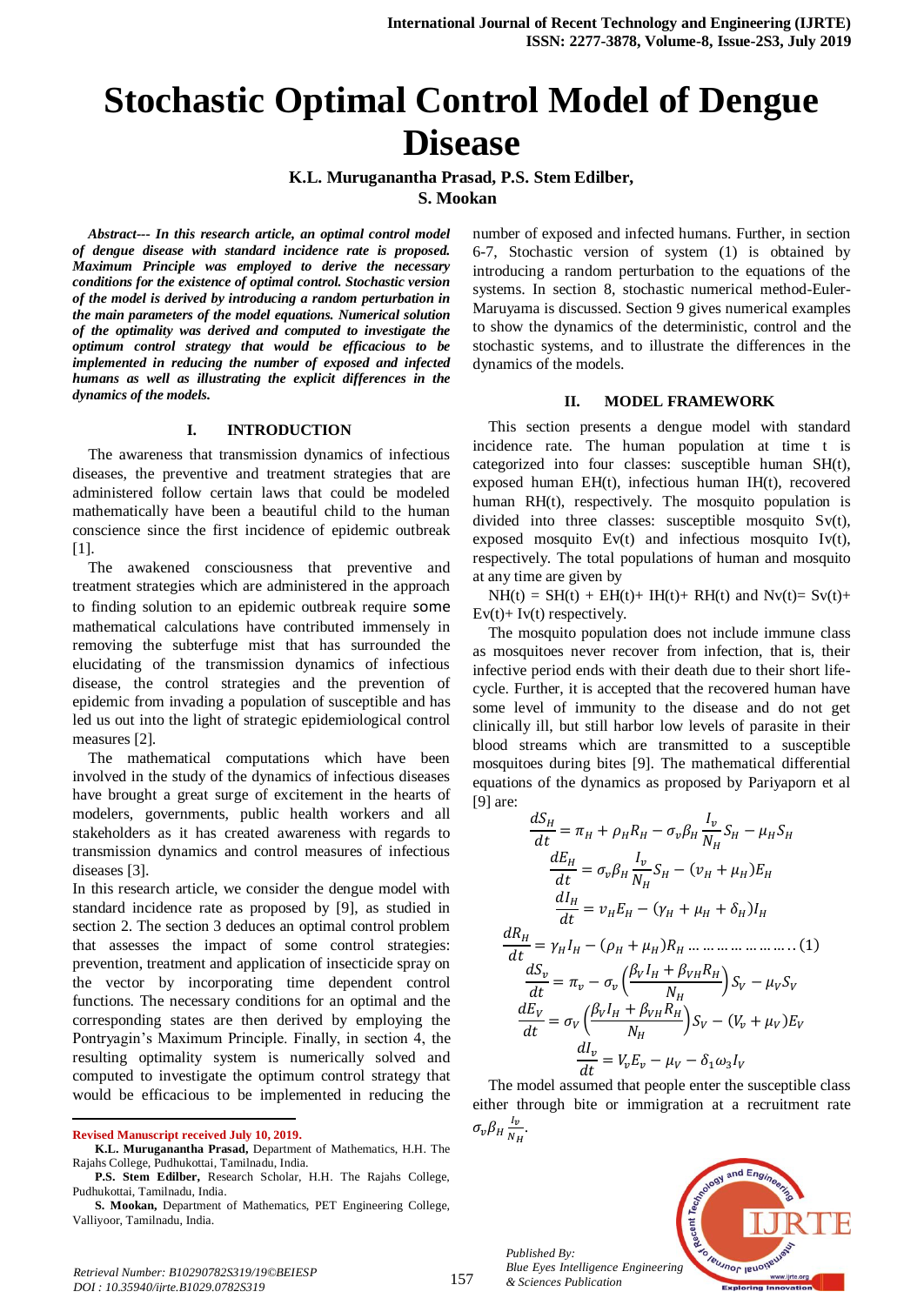When an infectious mosquito bites a susceptible human, there is some finite probability that the dengue parasite will be passed on to the human at the rate of  $\sigma_v \beta_H \frac{I}{N}$  $\frac{I_v}{N_H}$ , and the person will move to the exposed class. Individuals from the exposed class enter the infectious class at a rate, that is the reciprocal of the duration of the latent period. Recovered infectious humans move to the recovery class at a rate and die from the infection at a rate. It is assumed that recovered individuals have temporary immunity that can be lost and are again susceptible to re infection at a rate  $\rho_H$ . All human classes leave the population through the same natural death rate  $\mu_H$ . The infectious human leaves the population at a per capita disease-induced death rate. For the mosquito population, susceptible mosquitoes are recruited by birth at a constant rate, independent of the actual number of adult mosquitoes. This assumption reflects reality, since only a fraction of a large reservoir of eggs and larvae matures to the adult stage, and this process does not depend directly on the size of the adult mosquito population. All mosquito populations die due to their finite life span at the same rate of. Susceptible mosquitoes are infected by biting the infectious human and recovered human at the infection rate  $\sigma_V\left(\frac{\beta_V I_H + \beta_{VH} R_H}{N}\right)$ . Susceptible mosquitoes which are infected  $N_H$ move to the exposed mosquito class and progress to the infectious mosquito class at a rate  $V_{\nu}$ .

## **III. OPTIMAL CONTROL STRATEGIES**

In this section, the state system (1) is modified to assess the impact of some control strategies: prevention, treatment and application of insecticide spray on vector. In the human population, the associated force of infection is reduced by a factor of  $(1 - \omega_1(t))$  where  $\omega_1(t)$  represents the use of preventive control of sleeping under treated mosquito net to prevent direct contact and bite from infected mosquito.

 $\omega_2(t)$  represents an application of insecticide spray on the bleeding grounds of the vector. It is undeniable fact that mosquito bleeds and flourish under a favorable climate conditions such as rainy seasons and hot climatic conditions . Therefore, strenuous effort is required in application of insecticide at the bleeding fields of the vector at these times. Thus, the reproduction rate of the mosquito population is reduced by a factor of  $(1 - \omega_2(t))$ .

The control function  $\omega_3(t)$  measures the rate at which infected individuals are treated at each time with dengue drugs for the control of the disease. We assume that  $\omega_3 I$ individuals at any time (t) are removed from the infective class and added to the removed class.

Further, we assume that the mortality rate of the vector population increases at a rate proportional  $\delta_1 \omega_3 I_V(t)$ , where  $\delta_1 > 0$  is a constant rate. With regards to these underlying assumptions, an optimal control model for malaria disease is formulated that deduces prevention and treatment strategies with a minimal cost of implementation. Hence, the dynamics of system (1) are modified to the following system of equations:

$$
\frac{dS_H}{dt} = \pi_H + \rho_H R_H - (1 - \omega_1) \sigma_v \beta_H \frac{I_v}{N_H} S_H - \mu_H S_H
$$

$$
\frac{dE_H}{dt} = (1 - \omega_1) \sigma_v \beta_H \frac{I_v}{N_H} S_H - (\nu_H + \mu_H) E_H
$$

 

and infected human individuals and the infected vector population and maximizes the total number of recovered individuals through preventive and treatment strategies, by employing feasible minimal time dependent control variables .  $\omega_1(t)$ ,  $\omega_2(t)$ ,  $\omega_3(t)$  respectively.

J( , , ) = <sup>12</sup> <sup>1</sup> 12+ <sup>2</sup> 22+ <sup>3</sup> <sup>32</sup> *……………*.(3)

With appropriate initial conditions, we consider an optimal control problem to minimize the objective functional given by the quantities  $A1$ ,  $A2$  and  $A3$  denote the weight constant of the exposed and infected human individuals and the infected vector population. Again, the quantities  $w1$ ,  $w2$  and  $w3$  are weight constants for minimizing the number of exposed and infected human individuals and treatment of infected human individuals. Further, the terms  $1/2 a_1 w_1^2$ ,  $1/2 a_2 w_2^2 1/2 a_3 w_3^2$  represent the cost associated with the minimizing the exposed and infected and treatment of infected human individuals.

We choose a quadratic cost on the controls as a reflection of what is in other literature on epidemic control models . Here, we seekan optimal control  $w_1^*$ ,  $w_2^*$ ,  $w_3^*$  such that

$$
J(w_1^*, w_2^*, w_3^*) = \min\{J(w_1, w_2, w_3/w_1, w_2, w_3 \in W\}
$$
  
 
$$
W\}
$$
  
Where  $\{w_1, w_2, w_3 / w_i(t)$  is lebesgue measurable with

 $0 \leq w_i(t) \leq$ 

Applying the Pontryagin's Maximum Principle [25], the system (2) and (3) are converted into minimizing the Hamiltonian  $H$ , with respect to  $w1$ ,  $w2$  and  $w3$ 

Where  $H(S_H, E_H, R_H, S_V, E_V, I_V, W, \lambda_1, \lambda_2, \lambda_3, \lambda_4, \lambda_5, \lambda_6, \lambda_7,$  $= A_1 E_H + A_2 I$ 

$$
A_{3}I_{\nu} + 1/2a_{1}w_{1}^{2} + 1/2a_{2}w_{2}^{2} + \frac{1}{2a_{3}w_{3}^{2}} + \lambda_{1} \frac{dS_{H}}{dt} + \lambda_{2} \frac{dE_{H}}{dt} + \lambda_{3} \frac{dI_{H}}{dt} + \lambda_{4} \frac{dR_{H}}{dt} + \lambda_{5} \frac{dS_{V}}{dt} + \lambda_{6} \frac{dE_{V}}{dt} + \lambda_{7} \frac{dI_{V}}{dt}
$$

Where  $\lambda_i$  for  $i = 1, \ldots, 7$  are adjoint variables to be determined .

#### **IV. THEOREM**

There exist an optimal control W={  $w_1^*, w_2^*, w_3^*$  }  $\in$ such that

 $J(w_1^*, w_2^*, w_3^*) = min_{(w_1, w_2, w_3) \in W} J(w_1, w_2, w_3)$  subject to control system  $(2)$  with initial conditions at t=0.

Furthermore optimal control  $w_1^*$ ,  $w_2^*$ ,  $w_3^*$  are given by



*Retrieval Number: B10290782S319/19©BEIESP DOI : 10.35940/ijrte.B1029.0782S319*

*& Sciences Publication*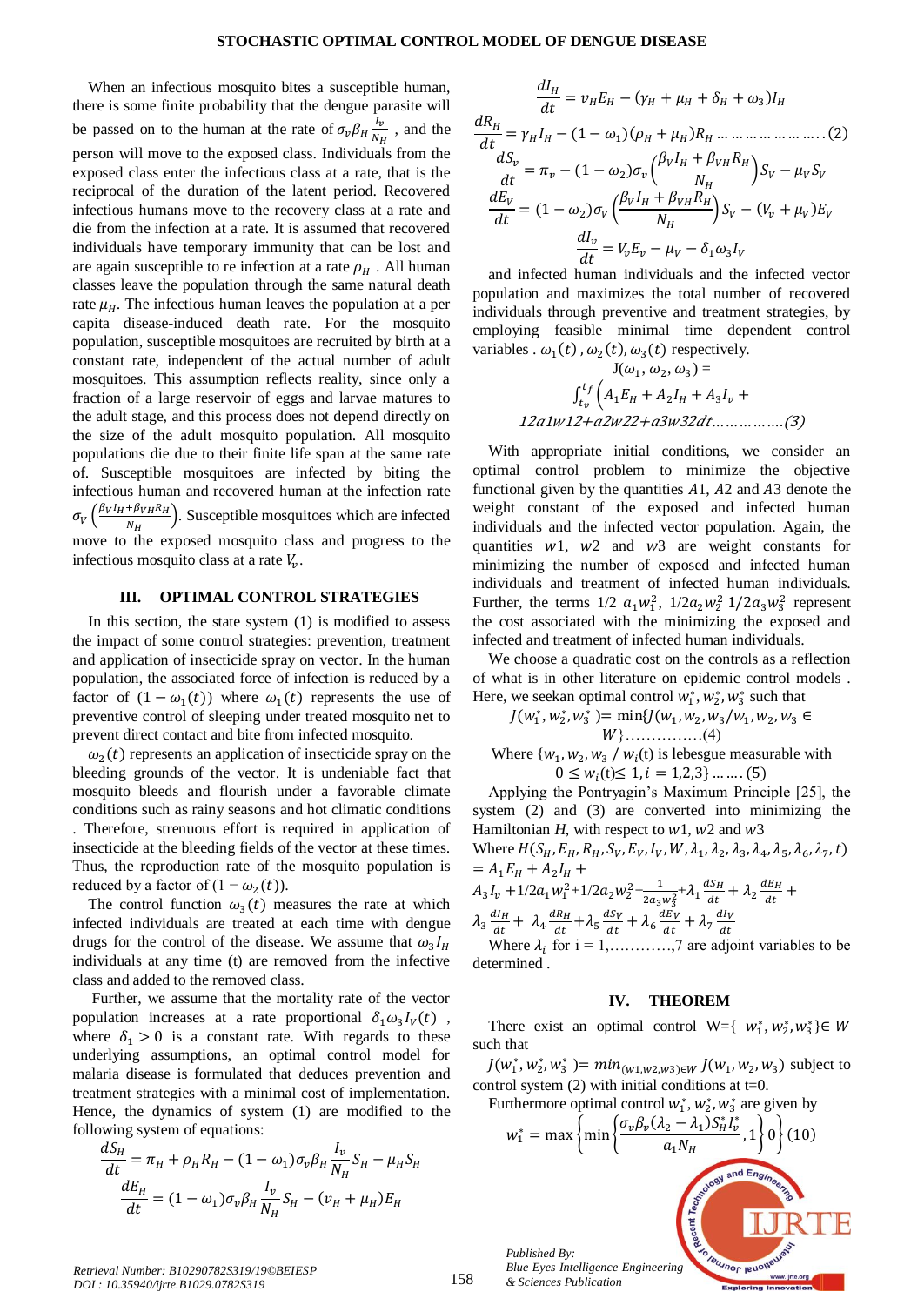$$
w_2^* = \max \left\{ \min \left\{ \frac{\sigma_v (\lambda_6 - \lambda_5) (\beta_v I_H^* + \beta_{vH} R_H^*) S_V^*}{a_1 N_H}, 1 \right\}, 0 \right\} (11)
$$
  

$$
w_3^* = \max \left\{ \min \left\{ \lambda_7 \delta_1 I_V^* + (\lambda_3 - \lambda_4) I_H^* , 1 \right\}, 0 \right\} (12)
$$

# **V. NUMERICAL EXAMPLES AND DISCUSSION & RESULTS**

In this section, we asses by means of numerical approach the effect of the control strategies on the transmission dynamics of dengue model.

In order to achieve this, an iterative scheme is applied in solving the optimality system: state system and adjoint system.

First, the state system of equations is solved with arbitrary guess for the controls over a simulated time frame by employing fourth order Runge-kutta scheme. As a result of the presence of boundary conditions, the adjoint system is solved by backwards fourth order Runge-kutta using the immediate iterative solutions of the state equation. The controls are updated by means of a convex combination of the previous controls as well as the characterizations (10), (11) and (12).

The entire process is repeated until the values of the unknowns at the previous itearations are closed to the one at the current iteration.

The models assess the impact of control strategies on the transmission dynamics of Malaria disease with standard incidence rate. We investigate the effect of control strategies: prevention, treatment and application of insecticide spray on vector. This is done by numerically simulating the results of the dynamics of the disease to ascertain the stated scenarios of the strategies with parameter values  $S_H = 950000 E_H = 500000 I_H = 25000$  $R_{H=}10 S_V = 850000 E_V = 300000$ 

 $I_V = 850000$   $a_1 = 500$   $a_2 = 30$   $a_3 = 10 A_1 = 10$  $A_2 = 10$  and  $A_3 = 10$  from (9).

We further assumed that the weight factor, a1, associated with control w1 is greater than A1, A2, A3, a2 and a3 respectively, which are association of controls w2 and w3 . This holds on the ground that the cost of implementing w1 includes, educational campaign programs in our public institutions such as schools, health centres and churches and media advertisements such as Television and radio educational campaigns to educate the public on the use of mosquito nets and the danger of exposing oneself to the mercy of the vector especially in pregnant women and infants.

The cost of applying insecticide spray includes the insecticide cost and labour cost while treatment cost includes hospitalization, medical examination and the administration of dengue drugs in the infected persons. The parameter values used in the simulations are estimated based on the dengue disease as provided in Table 1. Other parameters were chosen arbitrary for the purpose of the numerical simulation.

| parameter            | Description                | Estimated |
|----------------------|----------------------------|-----------|
|                      |                            | value     |
| $\pi_H$              | Recruitment rate<br>- of   | 2.5       |
|                      | human                      |           |
| $\beta_H$            | Transmission probability   | 0.9       |
|                      | infectious<br>from<br>an   |           |
|                      | mosquito<br>to<br>a        |           |
|                      | susceptible human          |           |
| $\beta_{\nu}$        | Transmission probability   | 0.8       |
|                      | infectious<br>from<br>an   |           |
|                      | human to a susceptible     |           |
|                      | mosquito                   |           |
| $\beta_{\nu H}$      | Transmission probability   | 0.009     |
|                      | recovered<br>from<br>an    |           |
|                      | human to a susceptible     |           |
| $\mu_H$              | Natural<br>death rate      | 0.004     |
|                      | human                      |           |
| $\delta_H$           | Death rate from the        | 0.00354   |
|                      | disease                    |           |
| $\gamma_H$           | <b>Infectious</b><br>human | 0.003704  |
|                      | recovery rate              |           |
| $V_H$                | Progression rate from      | 0.08333   |
|                      | EH to I H class            |           |
| $V_{\nu}$            | Progression rate from      | 0.1       |
|                      | EV to Ivclass              |           |
| $\rho_H$             | Rate of loss immunity in   | 0.0146    |
|                      | human                      |           |
| $\pi_{v}$            | Recruitment<br>of<br>rate  | 500       |
|                      | mosquitoes                 |           |
| $\sigma_{v}$         | Biting rate of vector      | 2.9       |
| $\mu_{\nu}$          | Natural death rate<br>of   | 0.0714    |
|                      | vector                     |           |
| $\alpha_H, \alpha_v$ | The level at which the     | (0,1)     |
|                      | force of infection         |           |
|                      | saturates                  |           |

# **VI. CONCLUSION**

In this research article, an optimal control model of dengue disease with standard incidence rate was mathematically formulated to study the transmission dynamics of the disease in order to analyze the optimum control strategy that would be efficacious to be implemented to control the disease at a minimal cost. Three control functions were introduced to assess and measure empirically the efficacy of the use of sleeping under treated mosquito net to prevent direct contact and bite from infected mosquito, the application of insecticide spray on the bleeding grounds of the vector and the rate at which infected humans are treated at each time of the infection. The analysis proved that the optimal control strategies considered have an optimum and incomparable results on the reduction of the number of exposed and infected humans and mosquitoes as compared to the model without control . The numerical examples depict that despite the standard incidence rate, the proposed strategies are effective in the reduction of the number of the exposed and infected human and mosquito of the disease.



*Published By:*

*& Sciences Publication*